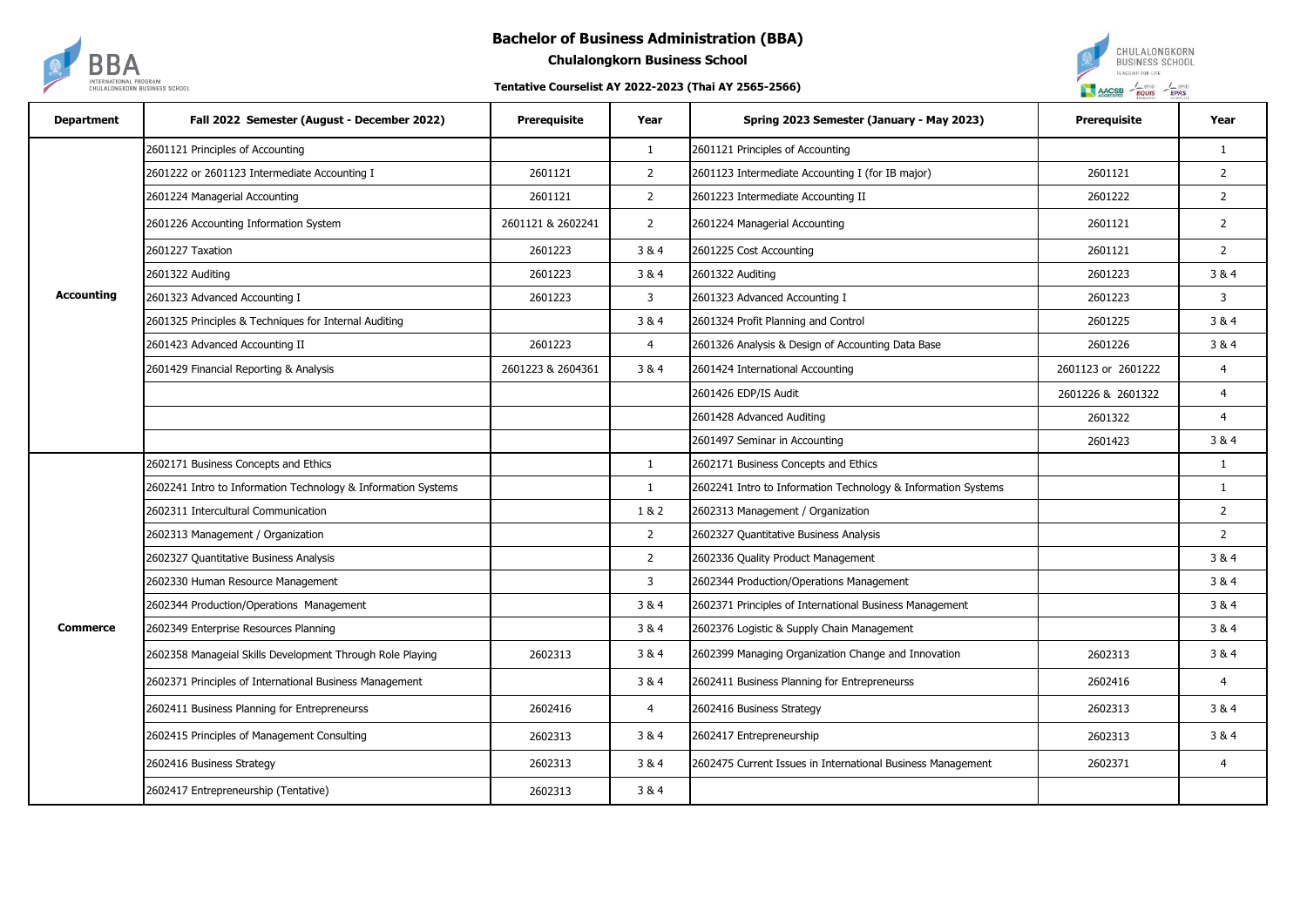| <b>Department</b> | Fall 2022 Semester (August - December 2022)                   | Prerequisite                   | Year           | Spring 2023 Semester (January - May 2023)                     | <b>Prerequisite</b>          | Year           |
|-------------------|---------------------------------------------------------------|--------------------------------|----------------|---------------------------------------------------------------|------------------------------|----------------|
| <b>Statistics</b> | 2603210 Intro to Statistics                                   |                                | $\mathbf{1}$   | 2603330 Business Statistics                                   | 2603210                      | 3 & 4          |
|                   |                                                               |                                |                | 2603347 Fundamental Risk Management                           | 2603210 or 2603213           | 3&4            |
|                   | 2604260 Financial Intermediaries                              |                                | $\overline{2}$ | 2604271 Business Economics                                    | 2900111                      | $2^{\circ}$    |
|                   | 2604271 Business Economics                                    | 2900111                        | $\overline{2}$ | 2604313 Financial Econometrics                                | 2603330                      | 3 & 4          |
|                   | 2604314 Bank Management                                       | 2604361 & 2604332              | $\overline{4}$ | 2604332 Principles of Investment                              | 2604361                      | 3 & 4          |
| <b>Finance</b>    | 2604361 Business Finance                                      | 2604332                        | 3&4            | 2604334 Priciples of Equity Analysis                          | 2604332                      | 3&4            |
|                   | 2604420 Current Issues in Finance                             | 2601121                        | $\overline{2}$ | 2604361 Business Finance                                      | 2604361                      | $2^{\circ}$    |
|                   | 2604421 Ethics for Financial Professional                     |                                | $\overline{4}$ | 2604362 Personal Finance                                      |                              | $\overline{2}$ |
|                   | 2604463 Analysis of Financial Reports (Finance students only) | 2604361                        | 3&4            | 2604463 Analysis of Financial Reports (Finance students only) | 2604361                      | 3&4            |
|                   | 2604468 Feasibility Study & Project Evaluation                | 2603330                        | $\overline{2}$ | 2604467 Advanced Business Finance                             | 2604361 or 2604294           | 3&4            |
|                   | 2604472 International Economics                               | 2604361                        | $\overline{4}$ | 2604468 Feasibility Study & Project Evaluation                | 2603330                      | $\overline{2}$ |
|                   | 2604477 International Financial Management                    | 2604361                        | 3 & 4          | 2604471 International Trade                                   | 2604112, 2900111,<br>2604271 | 3&4            |
|                   | 2604492 Computer Applications in Financial Management         | 2604332                        | 3&4            | 2604477 International Financial Management                    | 2604361                      | 3&4            |
|                   | 2604496 Investment Banking                                    | 2604361                        | 3              | 2604481 Financial Derivatives                                 | 2604332                      | 3&4            |
|                   |                                                               |                                |                | 2604482 Fixed Income Security Analysis                        | 2602471                      | 3 & 4          |
|                   |                                                               |                                |                | 2604493 Advanced Topics in Finance (2 credits)                | 2604467                      | 3&4            |
|                   | 2605311 Principles of Marketing                               |                                | $\overline{2}$ | 2605311 Principles of Marketing                               |                              | 1&2            |
|                   | 2605314 Consumer Behavior                                     | 2605311                        | $\overline{2}$ | 2605328 Brand Building and Development                        | 2605311                      | 3&4            |
|                   | 2605320 Current Issues in Marketing                           | 2605311                        | $\overline{4}$ | 2605320 Current Issues in Marketing                           | 2605311                      | 4              |
|                   | 2605325 Brand Product Management                              | 2605311                        | 3 & 4          | 2605327 Digital Marketing                                     | 2605311                      |                |
| <b>Marketing</b>  | 2605329 Marketing Channel                                     | 2605311                        | 3 & 4          | 2605330 Integrated Brand Marketing Communication              | 2605311                      | 3&4            |
|                   | 2605330 Intergrated Brand Marketing Communication             | 2605311                        | 3&4            | 2605419 Global Marketing                                      | 2605311                      | 3&4            |
|                   | 2605331 New Product Development Value                         | 2605311                        | 3&4            | 2605425 Marketing Strategy                                    | 2605311                      | 3&4            |
|                   | 2605414 Service Marketing                                     | 2605311                        | 3&4            | 2605429 Brand Service Marketing                               | 2605311                      | 3&4            |
|                   | 2605419 Global Marketing                                      | 2605311                        | 3&4            | 2605452 Pricing                                               | 2605311                      | $\overline{2}$ |
|                   | 2605425 Marketing Strategy                                    | 2605311                        | 3&4            | 2605481 Marketing Research                                    | 2605311                      | 3 & 4          |
|                   | 2605429 Brand Service Marketing                               | 2605311                        | 3&4            | 2605491 Seminar in Marketing                                  | 2605311                      | 3&4            |
|                   | 2605430 Marketing Entrepreneurship                            | 2605311                        | 3&4            |                                                               |                              |                |
|                   | 2605431 Marketing Plan Control                                | 2605330 & 2605329<br>& 2605452 | 3&4            |                                                               |                              |                |
|                   | 2605452 Pricing                                               | 2605311                        | $\overline{2}$ |                                                               |                              |                |